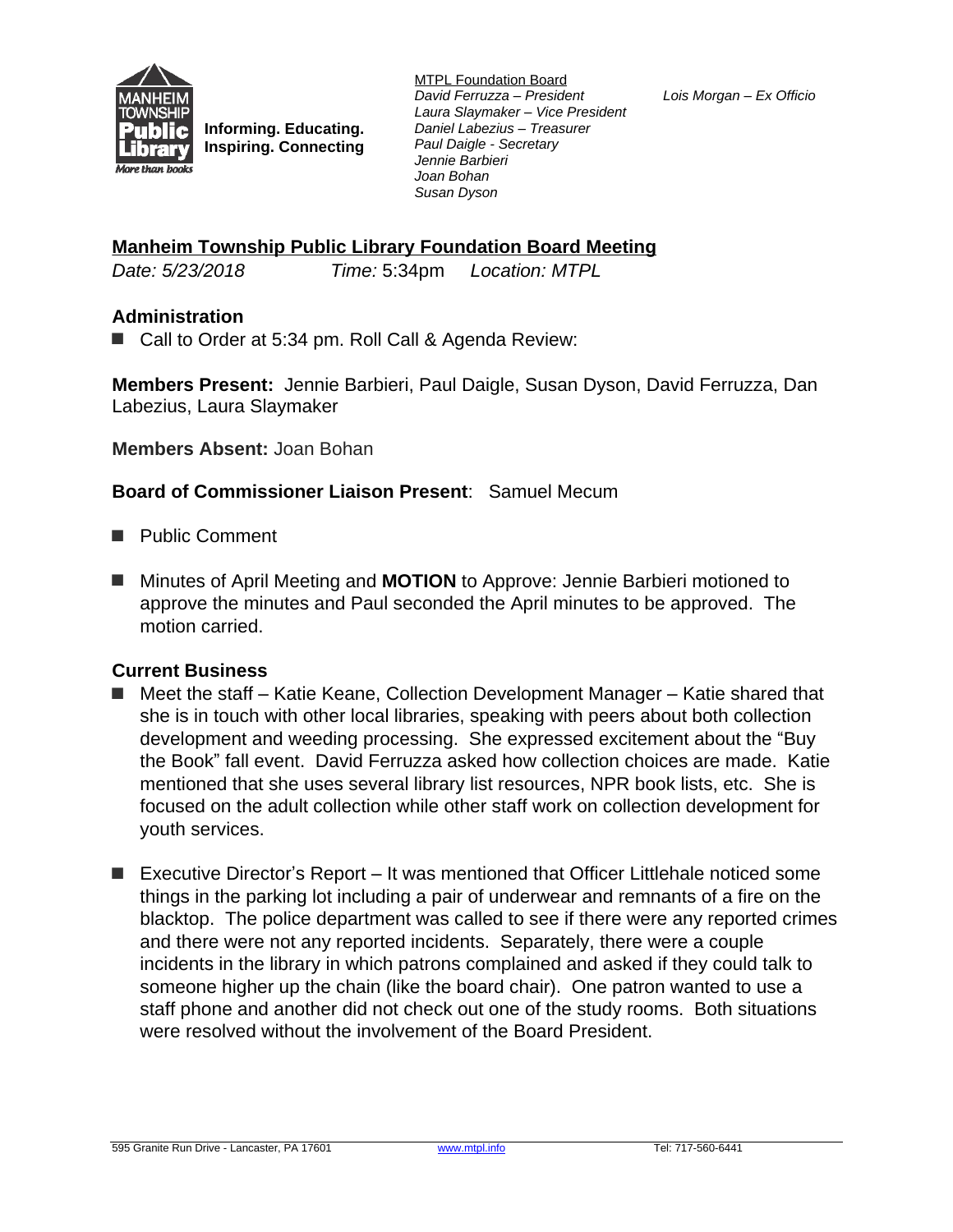

**Informing. Educating. Inspiring.**

Grant fundraising was then discussed. Joyce believes that previous practice at the library was to accept any grant funds as additions to the budget (over and above current revenue expectations). These funds were then used to fund projects that otherwise could not be afforded by the current budget. Joyce shared a spreadsheet in which the current grants are shown and broken out into added funds and those funds that will be used as current budget relief.

MTPL data comparison charts were reviewed. The numbers could be used if there is ever future discussion on the overall cost of the library. As the chart showed, MTPL provides substantial programming for the community and 201,027 visits. There were 1,236 programs for children in 2017.

Budget numbers were reviewed. Library foundation funds go into the contribution revenue line as do book sale funds from Friends of the Library. The Revenue line for used book sales is not the book sale event but instead refers to two revenue generating streams: café book sales and Amazon online sales. Dan Labezius asked about the lag in the budget reports. It was indicated that the Township has been lagging behind because of employee turnover. The "Buy the Book" fundraiser event was briefly mentioned and a request for a board volunteer to join the committee was made. Susan Dyson and Jennie Barbieri said they would consider it and would get back to Joyce. Joyce also shared some staff issues related to breaks and lunches. It was decided that Joyce can make these decisions without board input.

- Committee Reports:
	- **o** Friends The Friends of the Library is working hard on this year's book sale which is in September. The person responsible for the book sale is retiring this year and David asked board members to consider possible future book sale coordinators in case the Friends do not find a replacement within the existing group.
	- **o** Finance no updates.
	- **o** Facilities A lighting contractor is currently on a long vacation and will be consulted with when he returns. David mentioned parking as an issue but said more could be discussed in a future meeting.
	- **o** Personnel/Nominating no updates.

# **Old Business**

■ Final Report on Night at the Races – Jennie Barbieri shared that the debriefing meeting related to the event went very well. A couple takeaways included starting earlier in the planning and possibly creating an ongoing events committee to plan